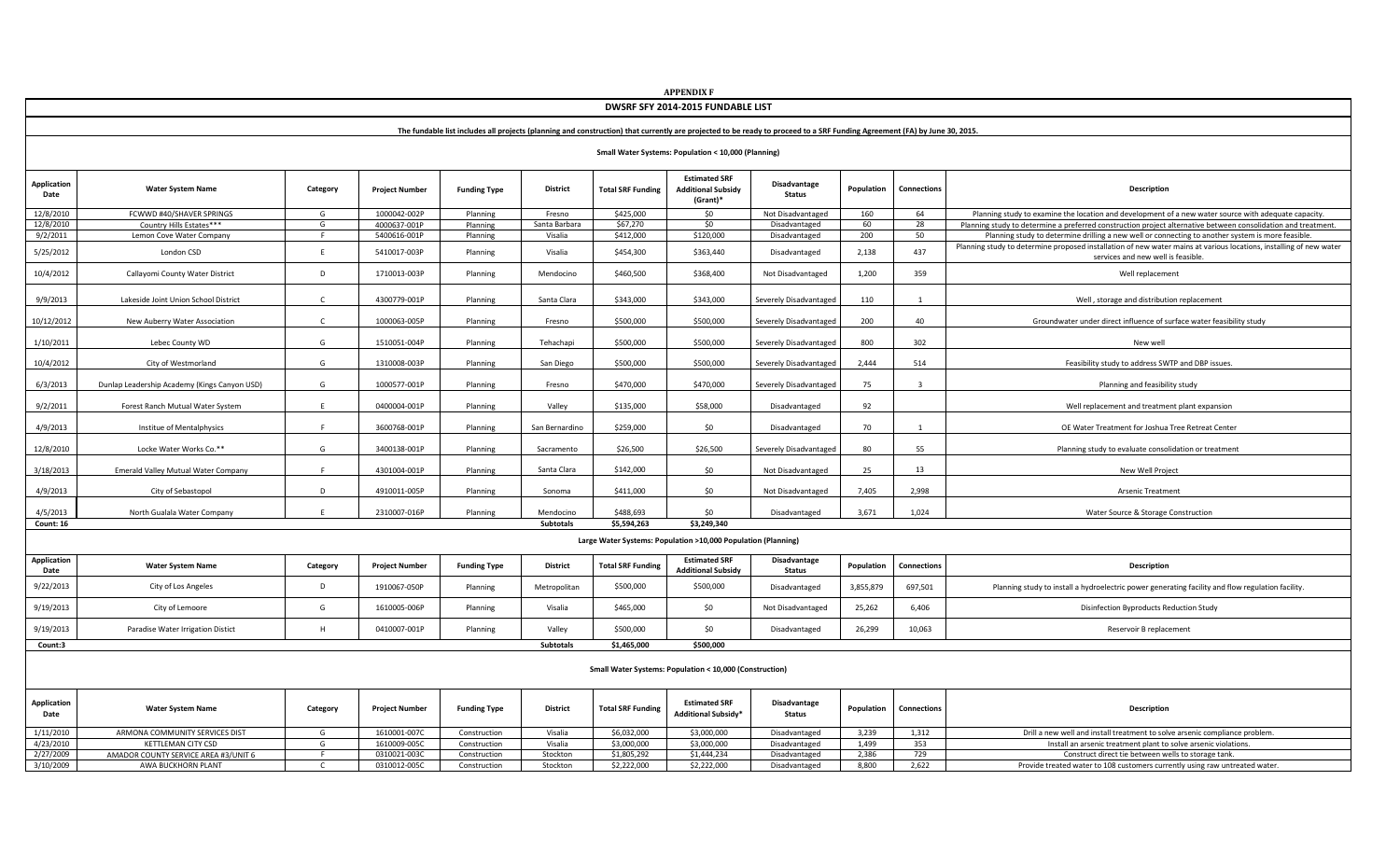| 8/9/2012                   | AWA BUCKHORN PLANT                                                                          | G            | 0310012-006C          | Construction        | Stockton         | \$348,000                | \$278,400                                          | Disadvantaged                 | 8,800          | 2.622              | Reduce DB by coagulating TOC with Aluminum Chlorhydrate.                                                                                 |  |  |
|----------------------------|---------------------------------------------------------------------------------------------|--------------|-----------------------|---------------------|------------------|--------------------------|----------------------------------------------------|-------------------------------|----------------|--------------------|------------------------------------------------------------------------------------------------------------------------------------------|--|--|
| 2/26/2009                  | TUD - Columbia                                                                              |              | 5510013-009C          | Construction        | Merced           | \$225,955                | \$180,764                                          | Disadvantaged                 |                |                    | Connect San Diego ditch water customers to the Columbia Water Treatment Plant as they are currently using the ditch                      |  |  |
| 12/26/2013                 | Georgetown PUD                                                                              | D            | 0910013-005C          | Construction        | Sacramento       | \$4,000,000              | \$0                                                | Pending                       | 3,856<br>9,261 | 1,634<br>3,568     | system as their potable water source.<br>Inadequate surface water treatment.                                                             |  |  |
| 12/20/2013                 | City of Orland                                                                              |              | 1110001-003C          | Construction        | Valley           | \$1,160,268              | \$0                                                | Pending                       | 7,626          | 2,828              | Replacing lost well                                                                                                                      |  |  |
| 7/2/2013                   | Hughson, City of                                                                            | F.           | 5010008-011C          | Construction        | Stockton         | \$6,607,210              | \$0                                                | Pending                       | 6,082          | 1,806              | Construct a new well to replace the existing well that has a nitrate MCL violation.                                                      |  |  |
|                            | Keyes CSD                                                                                   |              |                       |                     |                  |                          |                                                    |                               |                |                    |                                                                                                                                          |  |  |
| 12/26/2013                 | (consolidation project)                                                                     | F.           | 5010009-004C          | Construction        | Stockton         | \$3,812,500              | \$0                                                | Pending                       | 4,575          | 1,472              | Keyes CSD Regional Consolidation Project.                                                                                                |  |  |
| 6/14/2012                  | Keyes                                                                                       | G            | 5010009-003C          | Construction        | Stockton         | \$3,000,000              | \$3,000,000                                        | Disadvantaged                 | 4,900          | 1,520              | Drill new wells or install arsenic removal treatment.                                                                                    |  |  |
| App coming                 | Lanare (co-fund with P84)                                                                   | G            | 1000053               | Construction        | Fresno           | \$3,000,000              | \$3,000,000                                        | Disadvantaged                 | 660            | 151                | Project converting to SRF construction from P84 planning.                                                                                |  |  |
| 7/8/2013                   | <b>Terrace Water Company</b>                                                                | H            | 3610048-004C          | Construction        | San Bernardino   | \$1,193,051              | \$775,483                                          | Disadvantaged                 | 2,200          | 592                | Meter installation                                                                                                                       |  |  |
| 6/24/2013                  | <b>Hidden Valley Community Association</b>                                                  | H            | 3103836-002C          | Construction        | Lassen           | \$484,212                | \$0                                                | Not Disadvantaged             | 499            | 161                | Domestic Supply System Replacement                                                                                                       |  |  |
| 11/18/2013                 | North Kaweah Mutual Water Company                                                           |              | 5400506-004C          | Construction        | Visalia          | \$300,000                | \$300,000                                          | Not Disadvantaged             | 75             | 32                 | Slow Sand Fitration, Reservoir, and Pump Plant                                                                                           |  |  |
| 12/13/2010                 | Del Rey Community Services Disctrict                                                        | H            | 1010035-004C          | Construction        | Fresno           | \$793,980                | \$793,980                                          | Severely Disadvantaged        | 1,100          | 328                | Water Meter Installation Project                                                                                                         |  |  |
| 10/2/2013                  | Lewiston Community Services District**                                                      | D            | 5301002-001C          | Construction        | Klamath          | \$1,000,000              | \$1,000,000                                        | Severely Disadvantaged        | 150            | 40                 | Construct new filter system. Replace transmission main. Add new storage tank.                                                            |  |  |
| 1/15/2009                  | Harborview Mutual Water Company**                                                           | D            | 1700568-001C          | Construction        | Mendocino        | \$1,000,000              | \$1,000,000                                        | Severely Disadvantaged        | 700            | 235                | <b>Treatment Plant Improvements</b>                                                                                                      |  |  |
| 7/19/2012                  | Heritage Ranch CSD**                                                                        | G            | 4010012-003C          | Construction        | Santa Barbara    | \$274,000                | \$0                                                | Not Disadvantaged             | 3,500          | 1760               | Water Treatment Plant Improvements                                                                                                       |  |  |
| 1/1/2010                   | Maywood Mutual Water Company**                                                              | $\mathbf{L}$ | 1910084-003C          | Construction        | Metropolitan     | \$1,637,600              | \$1,040,000                                        | Disadvantaged                 | 5,500          | 1,160              | Water Tank Replacement                                                                                                                   |  |  |
| 3/18/2013                  | Island Union School District**                                                              | G            | 1600017-002C          | Construction        | Fresno           | \$230,020                | \$230,020                                          | Disadvantaged                 | 285            | 1                  | Arsenic Treatment or New Source                                                                                                          |  |  |
| 3/5/2014                   | Central Unified School District (Pershing HS)                                               |              | 1000207-001C          | Construction        | Fresno           | \$3,000,000              | \$3,000,000                                        | Severely Disadvantaged        | 175            | $\overline{7}$     | New well to augment single well                                                                                                          |  |  |
| 7/9/2013                   | Beacon West/Diablo Water District                                                           | G            | 0707602-001C          | Construction        | San Francisco    | \$80,000                 | \$64,000                                           | Disadvantaged                 | 45             | 17                 | Well project.                                                                                                                            |  |  |
| 7/3/2013                   | Heber PUD                                                                                   | G            | 1310007-002C          | Construction        | San Diego        | \$5,692,120              | \$3,000,000                                        | Disadvantaged                 | 3,400          | 1,572              | Improve and expand The Water Treatment Plant                                                                                             |  |  |
| 2/5/2014                   | City of Huron                                                                               | G            | 1010044-001C          | Construction        | Fresno           | \$6,000,000              | \$6,000,000                                        | Severely Disadvantaged        | 6,790          | 908                | Installation of clarifiers to reduce down time and increase the prodcution of the existing plants.                                       |  |  |
| Count: 25                  |                                                                                             |              |                       |                     | <b>Subtotals</b> | \$56,898,208             | \$33,328,881                                       |                               |                |                    |                                                                                                                                          |  |  |
|                            | Large Water Systems: Population >10,000 Population (Construction)                           |              |                       |                     |                  |                          |                                                    |                               |                |                    |                                                                                                                                          |  |  |
| <b>Application</b><br>Date | <b>Water System Name</b>                                                                    | Category     | <b>Project Number</b> | <b>Funding Type</b> | <b>District</b>  | <b>Total SRF Funding</b> | <b>Estimated SRF</b><br><b>Additional Subsidy*</b> | Disadvantage<br><b>Status</b> | Population     | <b>Connections</b> | Description                                                                                                                              |  |  |
| 7/5/2013                   | EASTERN MUNICIPAL WD                                                                        | E.           | 3310009-067C          | Construction        | Riverside        | \$3,000,000              | \$3,000,000                                        | Severely Disadvantaged        | 512,711        | 137,037            | Consolidation of the eastern portion of the County WC of Riverside with Eastern MWD to address CWC's nitrate MCL<br>violation.           |  |  |
| App coming                 | City of Fresno Project                                                                      | G            | 1010007-028C          | Construction        | Fresno           | \$31,066,009             | \$0                                                | Pending                       | 484,087        | 128,152            | Consolidation Incentive Project: City of Fresno Southeast Surface Water Treatment Facility.                                              |  |  |
| 7/11/2013                  | METROPOLITAN WATER DIST. OF SO. CAL.                                                        | G            | 1910087-019C          | Construction        | Metropolitan     | \$11,000,000             | \$0                                                | Not Disadvantaged             | 18,379,000     | 363                | Implementation of the Enhanced Bromate Control Program.                                                                                  |  |  |
| 7/3/2013                   | ELSINORE VALLEY MWD                                                                         | F.           | 3310012-016C          | Construction        | Riverside        | \$2,984,680              | \$2,984,680                                        | Severely Disadvantaged        | 127,964        | 39,758             | Consolidation of the western portion of County WC of Riverside with Elsinore Valley MWD to address CWC's nitrate<br><b>MCL</b> violation |  |  |
| 7/30/2012                  | City of Chowchilla                                                                          | H            | 2010001-011C          | Construction        | Merced           | \$3,205,991              | \$0                                                | Disadvantaged                 | 61,200         | 3,770              | Install water meters                                                                                                                     |  |  |
| Count: 5                   |                                                                                             |              |                       |                     | <b>Subtotals</b> | \$51,256,680             | \$5,984,680                                        |                               |                |                    |                                                                                                                                          |  |  |
|                            | Based upon current information and estimates. Amounts may change as loan review progresses. |              |                       |                     |                  |                          |                                                    |                               |                |                    |                                                                                                                                          |  |  |
|                            | *Funding Agreement Amendment                                                                |              |                       |                     |                  |                          |                                                    |                               |                |                    |                                                                                                                                          |  |  |
| ***NOAA Only               |                                                                                             |              |                       |                     |                  |                          |                                                    |                               |                |                    |                                                                                                                                          |  |  |

Total # of Projects:<br> $49$ 

**Fundable List Totals**

**Total SRF Funding: SRF Additional Subsidy:**<br>\$115,214,151 \$43,062,901